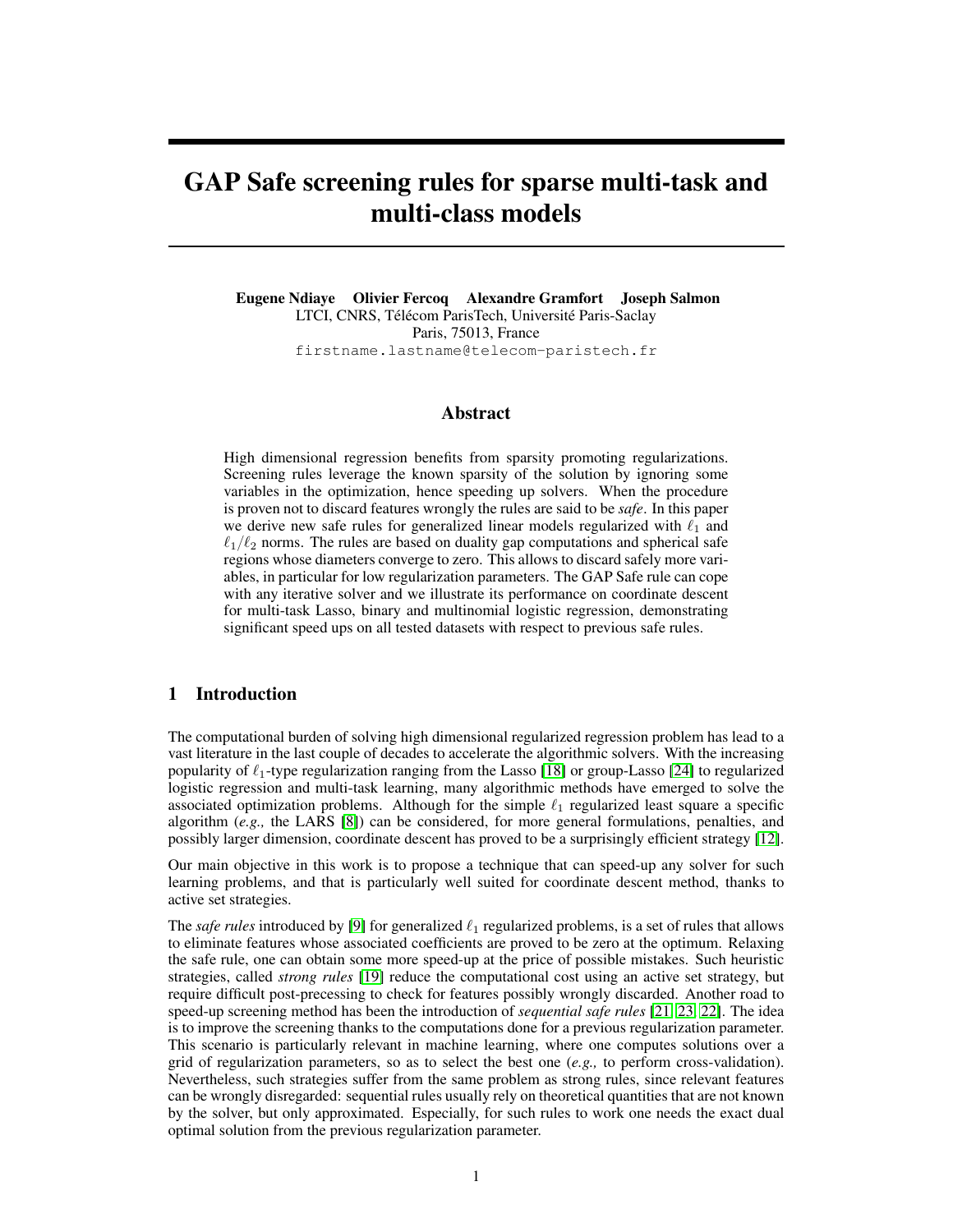Recently, the introduction of *safe dynamic rules* [6, 5] has opened a promising venue by letting the screening to be done not only at the beginning of the algorithm, but all along the iterations. Following a method introduced for the Lasso [11], we generalize this dynamical safe rule, called GAP Safe rules (because it relies on duality gap computation) to a large class of learning problems with the following benefits:

- a unified and flexible framework for a wider family of problems,
- easy to insert in existing solvers,
- proved to be safe,
- more efficient that previous safe rules,
- achieves fast true active set identification.

We introduce our general GAP Safe framework in Section 2. We then specialize it to important machine learning use cases in Section 3. In Section 4 we apply our GAP Safe rules to a multitask Lasso problem, relevant for brain imaging with magnetoencephalography data, as well as to multinomial logistic regression regularized with  $\ell_1/\ell_2$  norm for joint feature selection.

# 2 GAP Safe rules

#### 2.1 Model and notations

We denote by [d] the set  $\{1, \ldots, d\}$  for any integer  $d \in \mathbb{N}$ , and by  $Q^{\top}$  the transpose of a matrix Q. Our observation matrix is  $Y \in \mathbb{R}^{n \times q}$  where n represents the number of samples, and q the number of tasks or classes. The design matrix  $X = [x^{(1)}, \dots, x^{(p)}] = [x_1, \dots, x_n]^\top \in \mathbb{R}^{n \times p}$  has p explanatory variables (or features) column-wise, and n observations row-wise. The standard  $\ell_2$ norm is written  $\|\cdot\|_2$ , the  $\ell_1$  norm  $\|\cdot\|_1$ , the  $\ell_\infty$  norm  $\|\cdot\|_\infty$ . The  $\ell_2$  unit ball is denoted by  $\mathcal{B}_2$  (or simply B) and we write  $\mathcal{B}(c, r)$  the  $\ell_2$  ball with center c and radius r. For a matrix  $B \in \mathbb{R}^{p \times q}$ , we denote by  $\mathbb{R}^p \times \mathbb{R}^q \to \mathbb{R}^q$  the Frederics norm, and by  $\ell$ , the associated inner product denote by  $||B||_2^2 = \sum_{j=1}^p \sum_{k=1}^q B_{j,k}^2$  the Frobenius norm, and by  $\langle \cdot, \cdot \rangle$  the associated inner product.

We consider the general optimization problem of minimizing a separable function with a group-Lasso regularization. The parameter to recover is a matrix  $B \in \mathbb{R}^{p \times q}$ , and for any j in  $\mathbb{R}^p$ ,  $B_{j,:}$  is the j-th row of B, while for any k in  $\mathbb{R}^q$ , B<sub>:k</sub> is the k-th column. We would like to find

$$
\widehat{\mathbf{B}}^{(\lambda)} \in \underset{\mathbf{B} \in \mathbb{R}^{p \times q}}{\arg \min} \underbrace{\sum_{i=1}^{n} f_i(x_i^{\top} \mathbf{B}) + \lambda \Omega(\mathbf{B})}_{P_{\lambda}(\mathbf{B})},
$$
\n(1)

where  $f_i : \mathbb{R}^{1 \times q} \mapsto \mathbb{R}$  is a convex function with  $1/\gamma$ -Lipschitz gradient. So  $F : \mathbb{B} \to \sum_{i=1}^n$  $\sum_{i=1}^n f_i(x_i^\top B)$ is also convex with Lipschitz gradient. The function  $\hat{\Omega} : \mathbb{R}^{p \times q} \mapsto \mathbb{R}_+$  is the  $\ell_1/\ell_2$  norm  $\hat{\Omega}(\hat{B}) = \sum_{j=1}^p \|B_{j,:}\|_2$  promoting a few lines of B to be non-zero at a time. The  $\lambda$  parameter is a non-n constant controlling the trade-off between data fitting and regularization.

Some elements of convex analysis used in the following are introduced here. For a convex function  $f : \mathbb{R}^d \to [-\infty, +\infty]$  the Fenchel-Legendre transform<sup>1</sup> of f, is the function  $f^* : \mathbb{R}^d \to [-\infty, +\infty]$ defined by  $f^*(u) = \sup_{z \in \mathbb{R}^d} \langle z, u \rangle - f(z)$ . The sub-differential of a function f at a point x is denoted by  $\partial f(x)$ . The dual norm of  $\Omega$  is the  $\ell_{\infty}/\ell_2$  norm and reads  $\Omega_*(B) = \max_{j \in [p]} \|B_{j,:}\|_2$ .

Remark 1. For the ease of reading, all groups are weighted with equal strength, but extension of our results to non-equal weights as proposed in the original group-Lasso [24] paper would be straightforward.

#### 2.2 Basic properties

First we recall the associated Fermat's condition and a dual formulation of the optimization problem:

Theorem 1. *Fermat's condition (see [3, Proposition 26.1] for a more general result) For any convex function*  $f : \mathbb{R}^n \to \mathbb{R}$ *:* 

$$
x \in \underset{x \in \mathbb{R}^n}{\arg \min} f(x) \Leftrightarrow 0 \in \partial f(x). \tag{2}
$$

<sup>&</sup>lt;sup>1</sup>this is also often referred to as the (convex) conjugate of a function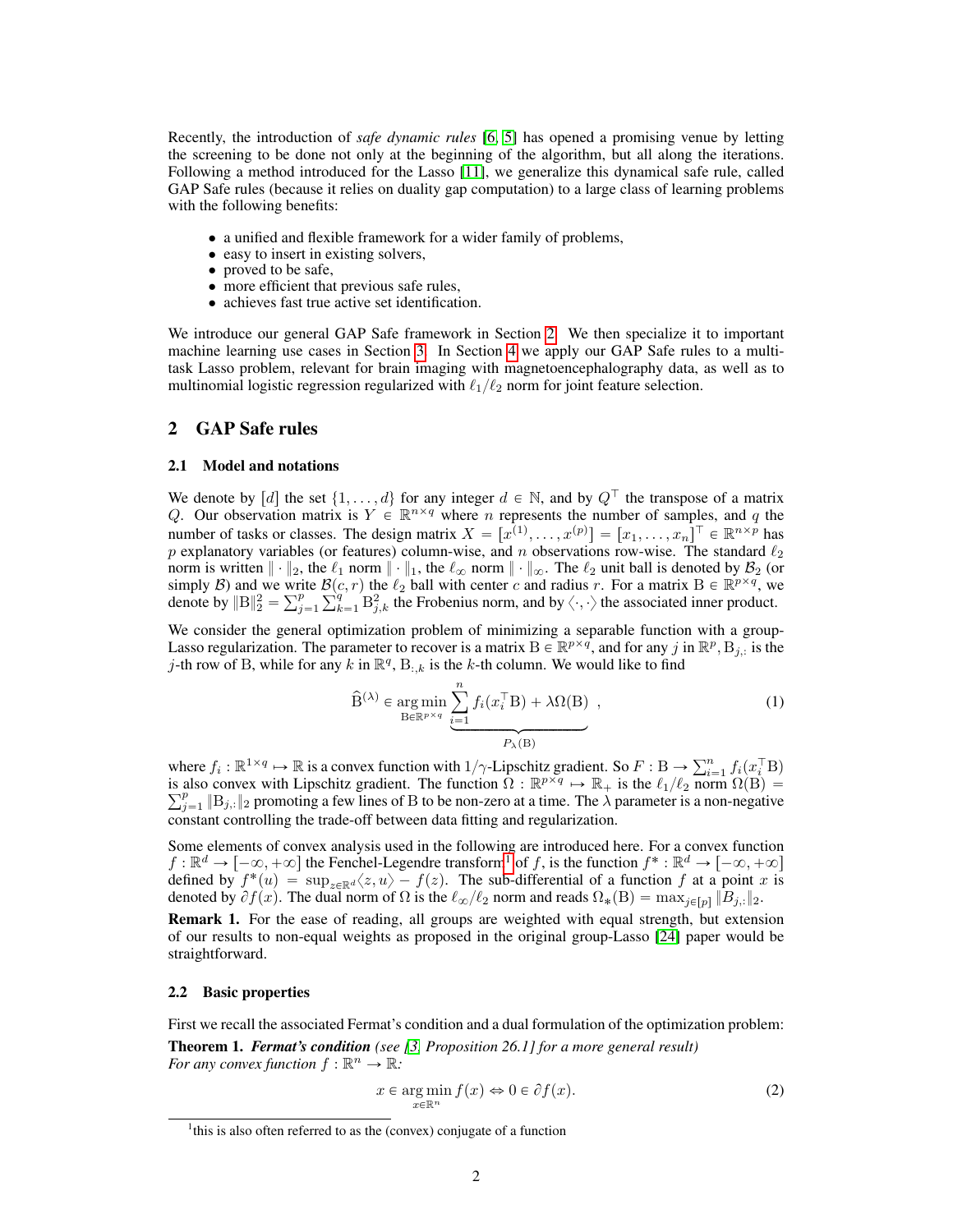Theorem 2 ([9]). *A dual formulation of* (1) *is given by*

$$
\widehat{\Theta}^{(\lambda)} = \underset{\Theta \in \Delta_X}{\arg \max} \underbrace{-\sum_{i=1}^n f_i^*(-\lambda \Theta_{i,:})}_{D_{\lambda}(\Theta)}.
$$
\n(3)

 $where \ \Delta_X = \{\Theta \in \mathbb{R}^{n \times q}: \forall j \in [p], {\|x^{(j)}^\top \Theta \|_2} \leqslant 1\} = \{\Theta \in \mathbb{R}^{n \times q}: \Omega_*(X^\top \Theta) \leqslant 1\}.$  *The primal and dual solutions are linked by*

"

$$
\forall i \in [n], \quad \widehat{\Theta}_{i,:}^{(\lambda)} = -\nabla f_i(x_i^{\top} \widehat{\mathbf{B}}^{(\lambda)})/\lambda. \tag{4}
$$

*Furthermore, Fermat's condition reads:*

$$
\forall j \in [p], \quad x^{(j)\top} \widehat{\Theta}^{(\lambda)} \in \begin{cases} \left\{ \frac{\widehat{\mathbf{B}}_{j,:}^{\lambda}}{\|\widehat{\mathbf{B}}_{j,:}^{\lambda}\|_2} \right\}, & \text{if } \widehat{\mathbf{B}}_{j,:}^{(\lambda)} \neq 0, \\ \mathcal{B}_2, & \text{if } \widehat{\mathbf{B}}_{j,:}^{(\lambda)} = 0. \end{cases}
$$
(5)

\*

Remark 2. Contrarily to the primal, the dual problem has a unique solution under our assumption on  $f_i$ . Indeed, the dual function is strongly concave, hence strictly concave.

**Remark 3.** For any  $\Theta \in \mathbb{R}^{n \times q}$  let us introduce  $G(\Theta) = [\nabla f_1(\Theta_{1,:})^\top, \dots, \nabla f_n(\Theta_{n,:})^\top] \in \mathbb{R}^{n \times q}$ . Then the primal/dual link can be written  $\hat{\Theta}^{(\lambda)} = -G(X\hat{B}^{(\lambda)})/\lambda$ .

# 2.3 Critical parameter:  $\lambda_{\text{max}}$

For  $\lambda$  large enough the solution of the primal problem is simply 0. Thanks to the Fermat's rule (2), 0 is optimal if and only if  $-\nabla F(0)/\lambda \in \partial \Omega(0)$ . Thanks to the property of the dual norm  $\Omega_{*}$ , this is equivalent to  $\Omega_*(\nabla F(0)/\lambda) \leq 1$  where  $\Omega_*$  is the dual norm of  $\Omega$ . Since  $\nabla F(0) = X^{\top}G(0)$ , 0 is a primal solution of  $P_\lambda$  if and only if  $\lambda \geq \lambda_{\max} := \max_{j \in [p]} ||x^{(j)}^\top G(0)||_2 = \Omega_*(X^\top G(0)).$ 

This development shows that for  $\lambda \ge \lambda_{\text{max}}$ , Problem (1) is trivial. So from now on, we will only focus on the case where  $\lambda \leq \lambda_{\text{max}}$ .

### 2.4 Screening rules description

Safe screening rules rely on a simple consequence of the Fermat's condition:

$$
||x^{(j)\top}\widehat{\Theta}^{(\lambda)}||_2 < 1 \Rightarrow \widehat{\mathbf{B}}_{j,:}^{(\lambda)} = 0.
$$
 (6)

Stated in such a way, this relation is useless because  $\hat{\Theta}^{(\lambda)}$  is unknown (unless  $\lambda > \lambda_{\max}$ ). However, it is often possible to construct a set  $\mathcal{R} \subset \mathbb{R}^{n \times q}$ , called a *safe region*, containing it. Then, note that

$$
\max_{\Theta \in \mathcal{R}} \|x^{(j)}^{\top}\Theta\|_2 < 1 \Rightarrow \widehat{B}_{j,:}^{(\lambda)} = 0 \tag{7}
$$

The so called *safe screening rules* consist in removing the variable j from the problem whenever the previous test is satisfied, since  $\widehat{B}_{j,:}^{(\lambda)}$  is then guaranteed to be zero. This property leads to considerable speed-up in practice especially with active sets strategies, see for instance [11] for the Lasso case. A natural goal is to find safe regions as narrow as possible: smaller safe regions can only increase the number of screened out variables. However, complex regions could lead to a computational burden limiting the benefit of screening. Hence, we focus on constructing  $R$  satisfying the trade-off:

- $\mathcal R$  is as small as possible and contains  $\widehat{\Theta}^{(\lambda)}$ .
- Computing  $\max_{\Theta \in \mathcal{R}} \|x^{(j)}^{\top} \Theta\|_2$  is cheap.

#### 2.5 Spheres as safe regions

Various shapes have been considered in practice for the set  $R$  such as balls (referred to as spheres) [9], domes [11] or more refined sets (see [23] for a survey). Here we consider the so-called "sphere regions" choosing a ball  $\mathcal{R} = \mathcal{B}(c, r)$  as a safe region. One can easily obtain a control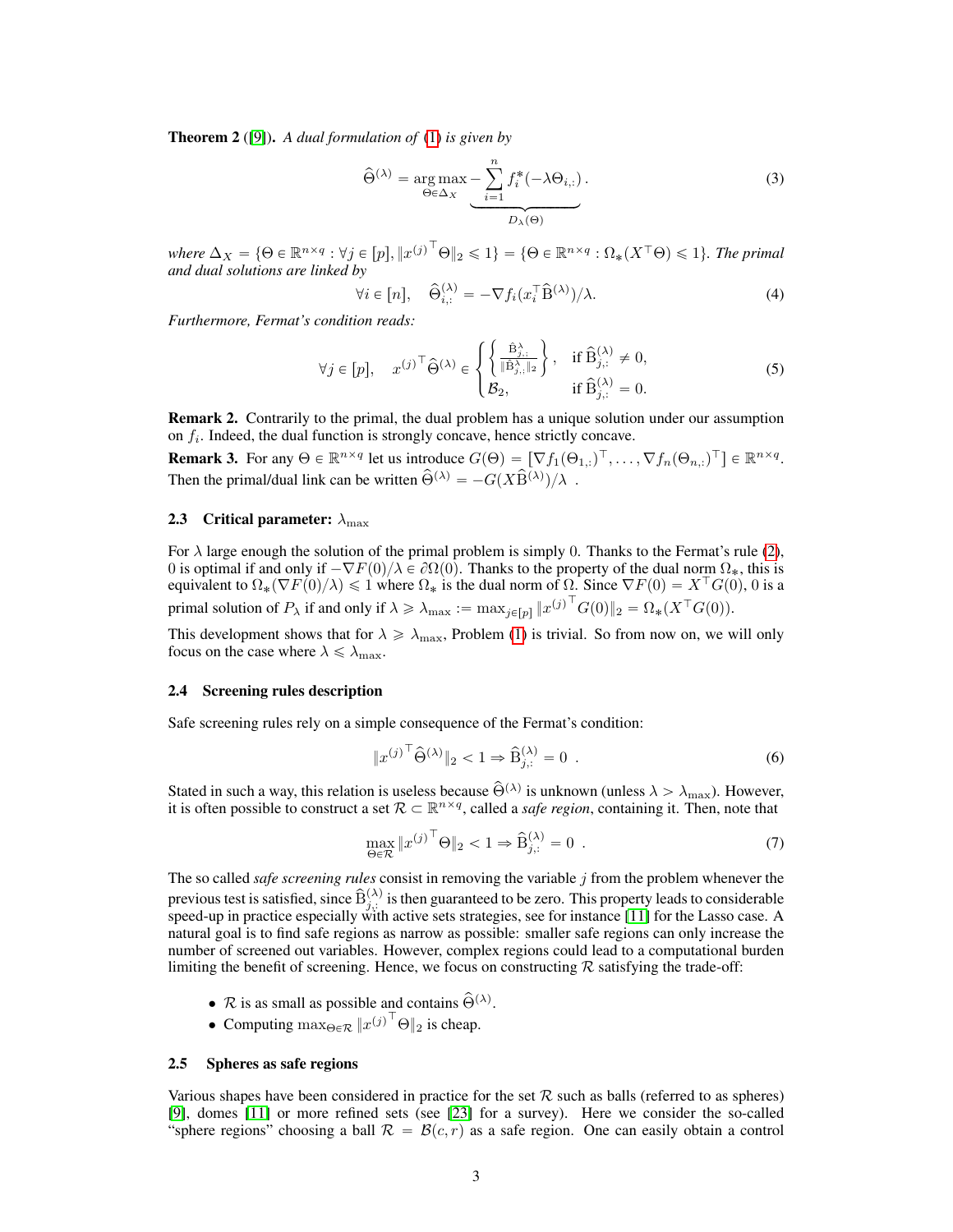on  $\max_{\Theta \in \mathcal{B}(c,r)} ||x^{(j)}^\top \Theta||_2$  by extending the computation of the support function of a ball [11, Eq. (9)] to the matrix case:  $\max_{\Theta \in \mathcal{B}(c,r)} ||x^{(j)}^\top \Theta||_2 \le ||x^{(j)}^\top c||_2 + r ||x^{(j)}||_2$ .

Note that here the center c is a matrix in  $\mathbb{R}^{p \times q}$ . We can now state the safe sphere test:

$$
\text{Sphere test:} \qquad \text{If} \quad \|x^{(j)}^\top c\|_2 + r\|x^{(j)}\|_2 < 1, \quad \text{then} \quad \widehat{B}_{j,:}^{(\lambda)} = 0. \tag{8}
$$

#### 2.6 GAP Safe rule description

In this section we derive a GAP Safe screening rule extending the one introduced in [11]. For this, we rely on the strong convexity of the dual objective function and on weak duality.

**Finding a radius:** Remember that  $\forall i \in [n]$ ,  $f_i$  is differentiable with a  $1/\gamma$ -Lipschitz gradient. As a consequence,  $\forall i \in [n], f_i^*$  is  $\gamma$ -strongly convex [14, Theorem 4.2.2, p. 83] and so  $D_\lambda$  is  $\gamma \lambda^2$ -strongly concave:

$$
\forall (\Theta_1, \Theta_2) \in \mathbb{R}^{n \times q} \times \mathbb{R}^{n \times q}, \quad D_{\lambda}(\Theta_2) \leq D_{\lambda}(\Theta_1) + \langle \nabla D_{\lambda}(\Theta_1), \Theta_2 - \Theta_1 \rangle - \frac{\gamma \lambda^2}{2} \|\Theta_1 - \Theta_2\|^2.
$$

Specifying the previous inequality for  $\Theta_1 = \hat{\Theta}^{(\lambda)}$ ,  $\Theta_2 = \Theta \in \Delta_X$ , one has

$$
D_{\lambda}(\Theta) \leq D_{\lambda}(\widehat{\Theta}^{(\lambda)}) + \langle \nabla D_{\lambda}(\widehat{\Theta}^{(\lambda)}), \Theta - \widehat{\Theta}^{(\lambda)} \rangle - \frac{\gamma \lambda^2}{2} ||\widehat{\Theta}^{(\lambda)} - \Theta||^2.
$$

By definition,  $\hat{\Theta}^{(\lambda)}$  maximizes  $D_{\lambda}$  on  $\Delta_X$ , so we have:  $\langle \nabla D_{\lambda}(\hat{\Theta}^{(\lambda)}), \Theta - \hat{\Theta}^{(\lambda)} \rangle \leq 0$ . This implies

$$
D_{\lambda}(\Theta) \leq D_{\lambda}(\widehat{\Theta}^{(\lambda)}) - \frac{\gamma \lambda^2}{2} ||\widehat{\Theta}^{(\lambda)} - \Theta||^2.
$$

By weak duality  $\forall B \in \mathbb{R}^{p \times q}$ ,  $D_{\lambda}(\widehat{\Theta}^{(\lambda)}) \leq P_{\lambda}(B)$ , so :  $\forall B \in \mathbb{R}^{p \times q}$ ,  $\forall \Theta \in \Delta_X$ ,  $D_{\lambda}(\Theta) \leq P_{\lambda}(B)$  - $\frac{\gamma \lambda^2}{2}$   $\|\widehat{\Theta}^{(\lambda)} - \Theta\|^2$ , and we deduce the following theorem:

Theorem 3.

$$
\forall \mathbf{B} \in \mathbb{R}^{p \times q}, \forall \Theta \in \Delta_X, \quad \left\| \hat{\Theta}^{(\lambda)} - \Theta \right\|_2 \le \sqrt{\frac{2(P_\lambda(\mathbf{B}) - D_\lambda(\Theta))}{\gamma \lambda^2}} =: \hat{r}_\lambda(\mathbf{B}, \Theta). \tag{9}
$$

Provided one knows a dual feasible point  $\Theta \in \Delta_X$  and a  $B \in \mathbb{R}^{p \times q}$  , it is possible to construct a safe sphere with radius  $\hat{r}_{\lambda}(B, \Theta)$  centered on  $\Theta$ . We now only need to build a (relevant) dual point to center such a ball. Results from Section 2.3, ensure that  $-G(0)/\lambda_{\max} \in \Delta_X$ , but it leads to a static rule, a introduced in [9]. We need a dynamic center to improve the screening as the solver proceeds.

**Finding a center:** Remember that  $\hat{\Theta}^{(\lambda)} = -G(X\hat{B}^{(\lambda)})/\lambda$ . Now assume that one has a converging algorithm for the primal problem, *i.e.*,  $B_k \rightarrow \hat{B}^{(\lambda)}$ . Hence, a natural choice for creating a dual feasible point  $\Theta_k$  is to choose it proportional to  $-G(XB_k)$ , for instance by setting:

$$
\Theta_k = \begin{cases} \frac{R_k}{\lambda}, & \text{if } \Omega_*(X^\top R_k) \le \lambda, \\ \frac{R_k}{\Omega_*(X^\top R_k)}, & \text{otherwise.} \end{cases} \quad \text{where } R_k = -G(X\mathcal{B}_k) \tag{10}
$$

A refined method consists in solving the one dimensional problem:  $\arg \max_{\Theta \in \Delta_X \cap \text{Span}(R_k)} D_\lambda(\Theta)$ . In the Lasso and group-Lasso case [5, 6, 11] such a step is simply a projection on the intersection of a line and the (polytope) dual set and can be computed efficiently. However for logistic regression the computation is more involved, so we have opted for the simpler solution in Equation (10). This still provides converging safe rules (see Proposition 1).

#### Dynamic GAP Safe rule summarized

We can now state our dynamical GAP Safe rule at the  $k$ -th step of an iterative solver:

1. Compute  $B_k$ , and then obtain  $\Theta_k$  and  $\hat{r}_\lambda(B_k, \Theta_k)$  using (10).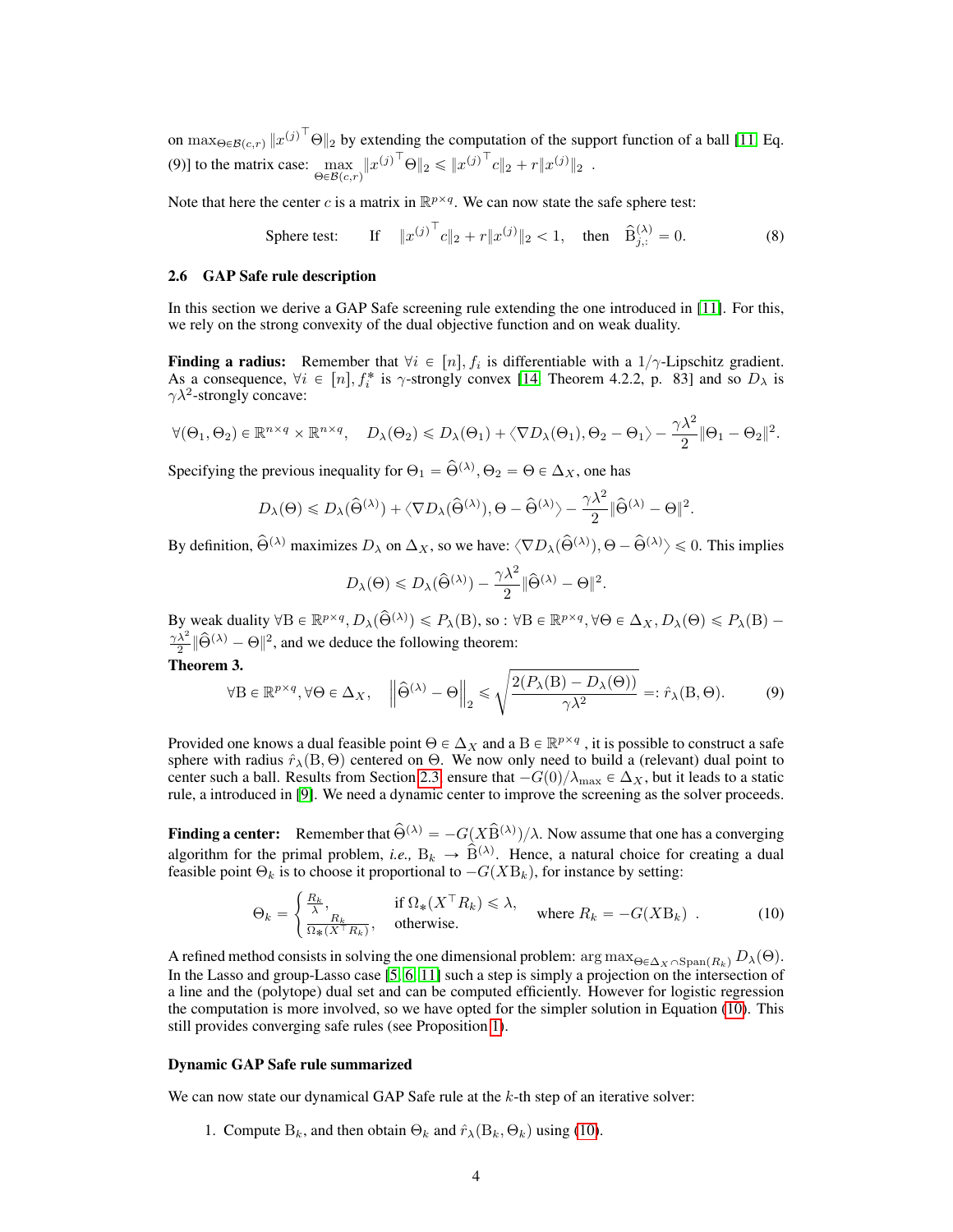2. If  $||x^{(j)}^\top \Theta_k||_2 + \hat{r}_\lambda(\mathbf{B}_k, \Theta_k) ||x^{(j)}||_2 < 1$ , then set  $\hat{B}_{j,:}^{(\lambda)} = 0$  and remove  $x^{(j)}$  from X.

Dynamic safe screening rules are more efficient than existing methods in practice because they can increase the ability of screening as the algorithm proceeds. Since one has sharper and sharper dual regions available along the iterations, support identification is improved. Provided one relies on a primal converging algorithm, one can show that the dual sequence we propose is converging too.

The convergence of the primal is unaltered by our GAP Safe rule: screening out unnecessary coefficients of  $B_k$  can only decrease its distance with its original limits. Moreover, a practical consequence is that one can observe surprising situations where lowering the tolerance of the solver can reduce the computation time. This can happen for sequential setups.

**Proposition 1.** Let  $B_k$  be the current estimate of  $\widehat{B}^{(\lambda)}$  and  $\Theta_k$  defined in Eq. (10) be the current *estimate of*  $\hat{\Theta}^{(\lambda)}$ *. Then*  $\lim_{k\to+\infty} B_k = \hat{B}^{(\lambda)}$  *implies*  $\lim_{k\to+\infty} \Theta_k = \hat{\Theta}^{(\lambda)}$ *.* 

Note that if the primal sequence is converging to the optimal, our dual sequence is also converging. But we know that the radius of our safe sphere is  $(2(P_\lambda(B_k) - D_\lambda(\Theta_k))/(\gamma \lambda^2))^{1/2}$ . By strong duality, this radius converges to 0, hence we have certified that our GAP Safe regions sequence  $\mathcal{B}(\Theta_k, \hat{r}_\lambda(\mathbf{B}_k, \Theta_k))$  is a converging safe rules (in the sense introduced in [11, Definition 1]).

Remark 4. The active set obtained by our GAP Safe rule (*i.e.,* the indexes of non screened-out variables) converges to the equicorrelation set [20]  $\mathcal{E}_{\lambda} := \{j \in p : ||x^{(j)}^\top \hat{\Theta}^{(\lambda)}||_2 = 1\}$ , allowing us to early identify relevant features (see Proposition 2 in the supplementary material for more details).

# 3 Special cases of interest

We now specialize our results to relevant supervised learning problems, see also Table 1.

#### 3.1 Lasso

In the Lasso case  $q = 1$ , the parameter is a vector:  $B = \beta \in \mathbb{R}^p$ ,  $F(\beta) = 1/2||y - X\beta||_2^2 = \sum_{i=1}^n (y_i - x_i^\top \beta)^2$ , meaning that  $f_i(z) = (y_i - z)^2/2$  and  $\Omega(\beta) = ||\beta||_1$ .

## 3.2  $\ell_1/\ell_2$  multi-task regression

In the multi-task Lasso, which is a special case of group-Lasso, we assume that the observation is  $Y \in \mathbb{R}^{n \times q}, F(B) = \frac{1}{2} ||Y - XB||_2^2 = \frac{1}{2}$ cial  $Y \in \mathbb{R}^{n \times q}$ ,  $F(B) = \frac{1}{2} \|Y - XB\|_2^2 = \frac{1}{2} \sum_{i=1}^n \|Y_{i,:} - x_i^\top \overline{B}\|_2^2$  (*i.e.,*  $f_i(z) = \|Y_{i,:} - z\|^2/2$ ) and  $\Omega(B) =$ <br> $\sum_{i=1}^p \|P_i\|_2^2 = \frac{1}{2} \sum_{i=1}^n \|Y_{i,:} - x_i^\top \overline{B}\|_2^2$  (*i.e.,*  $f_i(z) = \|Y_{i,:} - z\|^2/2$ ) and  $_{j=1}^{p}$   $\|B_{j,:}\|_2$ . In signal processing, this model is also referred to as Multiple Measurement Vector (MMV) problem. It allows to jointly select the same features for multiple regression tasks [1, 2].

Remark 5. Our framework could encompass easily the case of non-overlapping groups with various size and weights presented in [6]. Since our aim is mostly for multi-task and multinomial applications, we have rather presented a matrix formulation.

## 3.3  $\ell_1$  regularized logistic regression

Here, we consider the formulation given in [7, Chapter 3] for the two classes logistic regression. In such a context, one observes for each  $i \in [n]$  a class label  $c_i \in \{1, 2\}$ . This information can be recast as  $y_i = \mathbb{1}_{\{c_i = 1\}}$ , and it is then customary to minimize (1) where

$$
F(\beta) = \sum_{i=1}^{n} \left( -y_i x_i^{\top} \beta + \log \left( 1 + \exp \left( x_i^{\top} \beta \right) \right) \right),\tag{11}
$$

with  $B = \beta \in \mathbb{R}^p$  (*i.e.*,  $q = 1$ ),  $f_i(z) = -y_i z + \log(1 + \exp(z))$  and the penalty is simply the  $\ell_1$ 

norm: 
$$
\Omega(\beta) = ||\beta||_1
$$
. Let us introduce Nh, the (binary) negative entropy function defined by <sup>2</sup>:  
\n
$$
Nh(x) = \begin{cases} x \log(x) + (1-x) \log(1-x), & \text{if } x \in [0,1] \\ +\infty, & \text{otherwise} \end{cases}
$$
\n(12)

Then, one can easily check that  $f_i^*(z_i) = \text{Nh}(z_i + y_i)$  and  $\gamma = 4$ .

<sup>&</sup>lt;sup>2</sup>with the convention  $0 \log(0) = 0$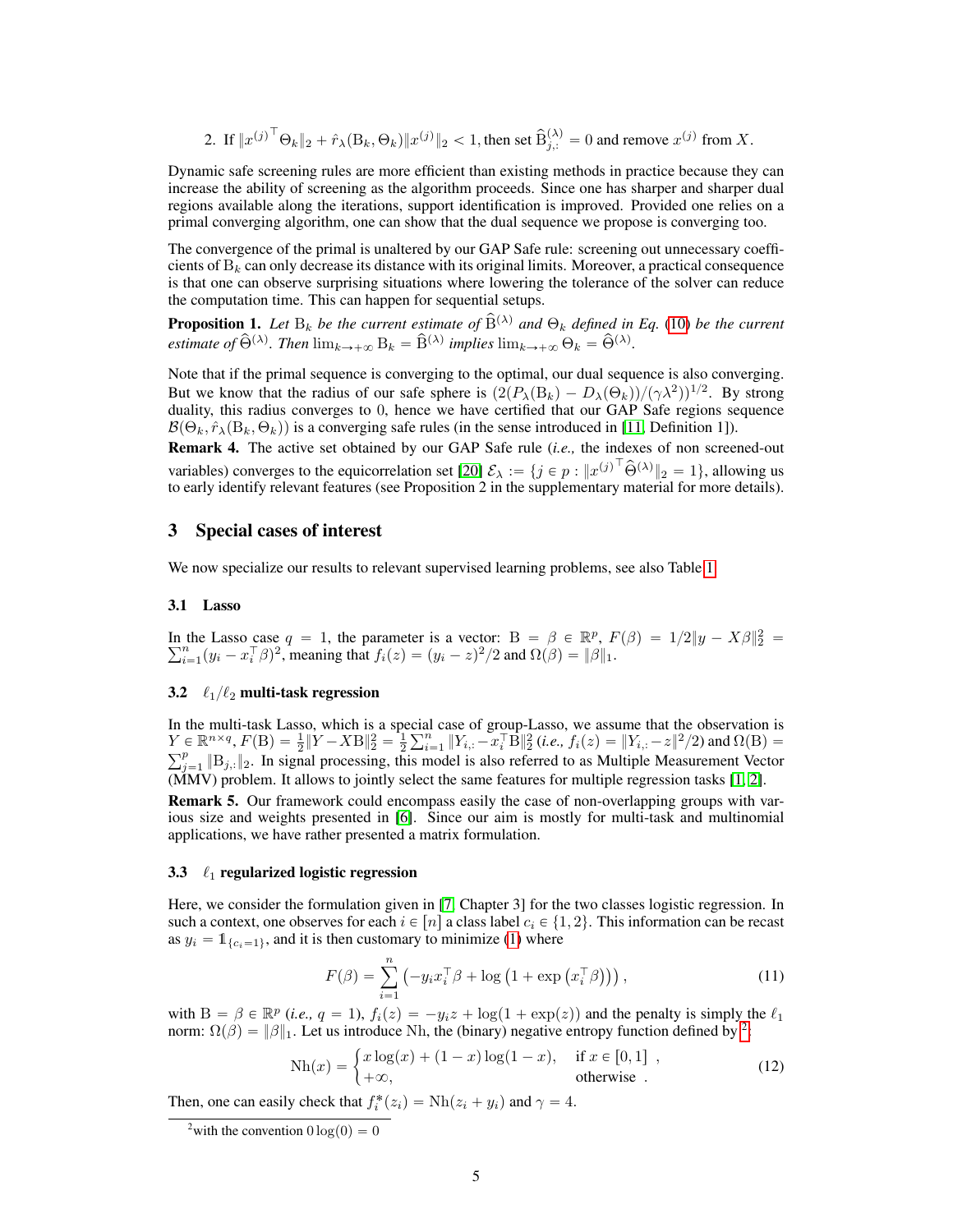|                     | Lasso                       | Multi-task regr.                            | Logistic regr.                        | Multinomial regr.                                                    |
|---------------------|-----------------------------|---------------------------------------------|---------------------------------------|----------------------------------------------------------------------|
| $f_i(z)$            | $\frac{(y_i-z)^2}{2}$       | $\frac{  Y_{i,:} - z  ^2}{2}$               | $\log(1 + e^z) - y_i z$               | $\log\left(\sum e^{z_k}\right) - \sum Y_{i,k} z_k$<br>$k=1$<br>$k=1$ |
| $f_i^*(u)$          | $\frac{(y_i-u)^2-y_i^2}{2}$ | $\frac{  Y_{i,:}-u  ^2-  Y_{i,:}  _2^2}{2}$ | $Nh(u + y_i)$                         | $NH(u+Y_{i,:})$                                                      |
| $\Omega(B)$         | $\ \beta\ _1$               | $\sum \ B_{j,:}\ _2$<br>$i=1$               | $\ \beta\ _1$                         | $\sum \ \mathbf{B}_{j,:}\ _2$<br>$i=1$                               |
| $\lambda_{\rm max}$ | $  X^\top y  _{\infty}$     | $\Omega_*(X^{\top}Y)$                       | $\ X^\top(\mathbf{1}_n/2-y)\ _\infty$ | $\Omega_* (X^{\top}(\mathbf{1}_{n \times q}/q - Y))$                 |
| $G(\Theta)$         | $\theta - y$                | $\Theta - Y$                                | $\frac{e^z}{1+e^z}-y$                 | $RowNorm(e^{\Theta}) - Y$                                            |
| $\sim$              |                             |                                             | $\overline{4}$                        |                                                                      |

Table 1: Useful ingredients for computing GAP Safe rules. We have used lower case to indicate when the parameters are vectorial (*i.e.*,  $q = 1$ ). The function RowNorm consists in normalizing a (non-negative) matrix row-wise, such that each row sums to one.

## 3.4  $\ell_1/\ell_2$  multinomial logistic regression

We adapt the formulation given in [7, Chapter 3] for the multinomial regression. In such a context, one observes for each  $i \in [n]$  a class label  $c_i \in \{1, \ldots, q\}$ . This information can be recast into a matrix  $Y \in \mathbb{R}^{n \times q}$  filled by 0's and 1's:  $Y_{i,k} = 1_{\{c_i = k\}}$ . In the same spirit as the multi-task Lasso, a matrix  $B \in \mathbb{R}^{p \times q}$  is formed by q vectors encoding the hyperplanes for the linear classification. The multinomial  $\ell_1/\ell_2$  regularized regression reads:

$$
F(\mathbf{B}) = \sum_{i=1}^{n} \left( \sum_{k=1}^{q} -Y_{i,k} x_i^{\top} \mathbf{B}_{:,k} + \log \left( \sum_{k=1}^{q} \exp \left( x_i^{\top} \mathbf{B}_{:,k} \right) \right) \right), \tag{13}
$$

with  $f_i(z) = \sum_{k=1}^{q} -Y_{i,k}z_k + \log$  $e^{q}_{k=1}$  exp $(z_k)$ ) to recover the formulation as in (1). Let us introduce NH, the negative entropy function defined by (still with the convention  $0 \log(0) = 0$ )

NH(x) = 
$$
\begin{cases} \sum_{i=1}^{q} x_i \log(x_i), & \text{if } x \in \sum_{q} = \{x \in \mathbb{R}^q_+ : \sum_{i=1}^{q} x_i = 1\}, \\ +\infty, & \text{otherwise.} \end{cases}
$$
(14)

Again, one can easily check that  $f_i^*(z) = NH(z + Y_{i,:})$  and  $\gamma = 1$ .

**Remark 6.** For multinomial logistic regression,  $D_{\lambda}$  implicitly encodes the additional constraint  $\Theta \in \text{dom } D_{\lambda} = \{\Theta' : \forall i \in [n], -\lambda \Theta'_{i,:} + Y_{i,:} \in \Sigma_q \}$  where  $\Sigma_q$  is the q dimensional simplex, see (14). As 0 and  $R_k/\lambda$  both belong to this set, any convex combination of them, such as  $\Theta_k$  defined in (10), satisfies this additional constraint.

Remark 7. The intercept has been neglected in our models for simplicity. Our GAP Safe framework can also handle such a feature at the cost of more technical details (by adapting the results from [15] for instance). However, in practice, the intercept can be handled in the present formulation by adding a constant column to the design matrix  $X$ . The intercept is then regularized. However, if the constant is set high enough, regularization is small and experiments show that it has little to no impact for high-dimensional problems. This is the strategy used by the Liblinear package [10].

# 4 Experiments

In this section we present results obtained with the GAP Safe rule. Results are on high dimensional data, both dense and sparse. Implementation have been done in Python and Cython for low critical parts. They are based on the multi-task Lasso implementation of Scikit-Learn [17] and coordinate descent logistic regression solver in the Lightning software [4]. In all experiments, the coordinate descent algorithm used follows the pseudo code from [11] with a screening step every 10 iterations.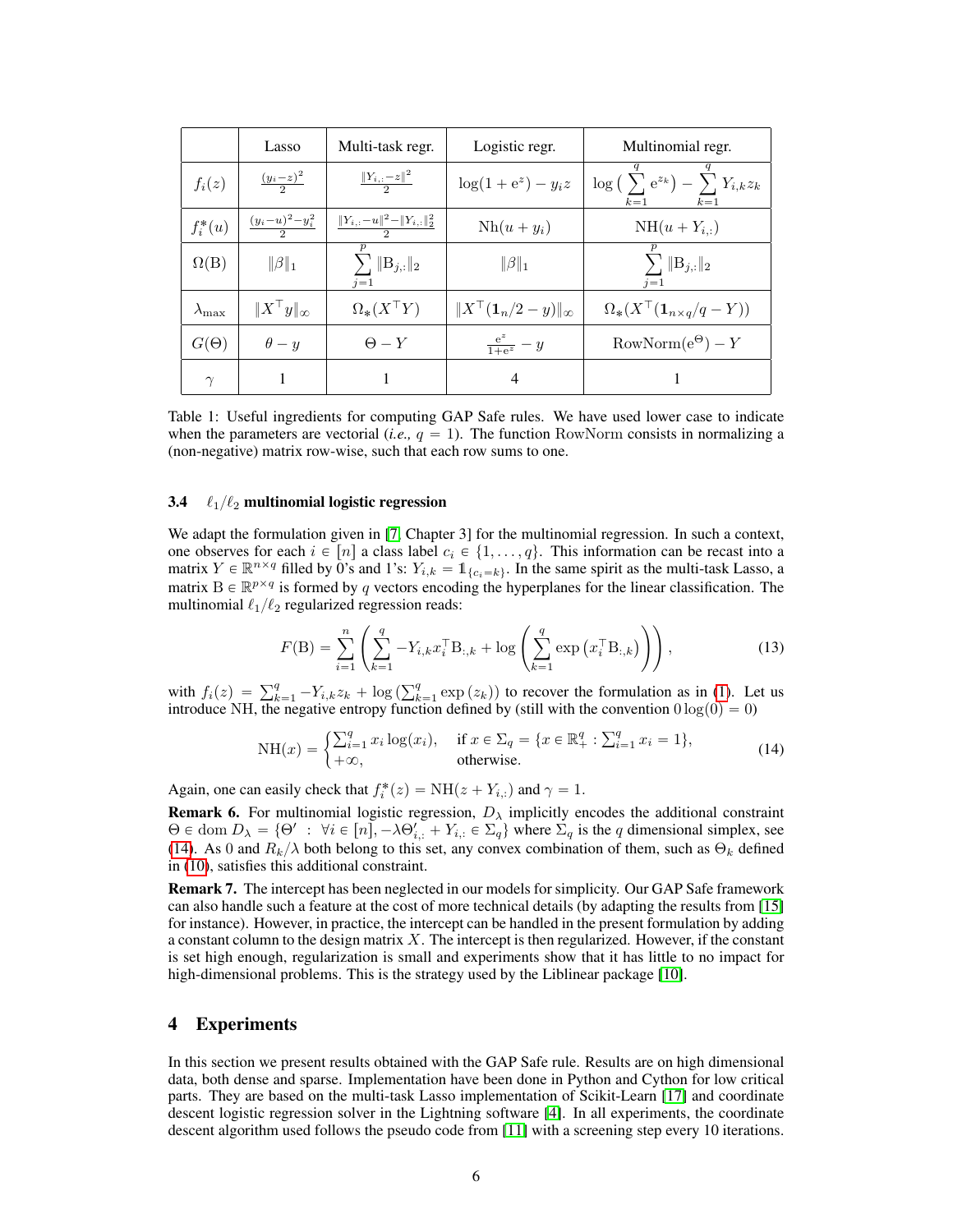

Figure 1: Experiments on MEG/EEG brain imaging dataset (dense data with  $n = 360$ ,  $p = 22494$ and  $q = 20$ ). On the left: fraction of active variables as a function of  $\lambda$  and the number of iterations K. The GAP Safe strategy has a much longer range of  $\lambda$  with (red) small active sets. On the right: Computation time to reach convergence using different screening strategies.

Note that we have not performed comparison with the sequential screening rule commonly acknowledge as the state-of-the-art "safe" screening rule (such as th EDDP+ [21]), since we can show that this kind of rule is not safe. Indeed, the stopping criterion is based on dual gap accuracy, and comparisons would be unfair since such methods sometimes do not converge to the prescribed accuracy. This is backed-up by a counter example given in the supplementary material. Nevertheless, modifications of such rules, inspired by our GAP Safe rules, can make them safe. However the obtained sequential rules are still outperformed by our dynamic strategies (see Figure 2 for an illustration).

#### **4.1**  $\ell_1/\ell_2$  multi-task regression

To demonstrate the benefit of the GAP Safe screening rule for a multi-task Lasso problem we used neuroimaging data. Electroencephalography (EEG) and magnetoencephalography (MEG) are brain imaging modalities that allow to identify active brain regions. The problem to solve is a multi-task regression problem with squared loss where every task corresponds to a time instant. Using a multitask Lasso one can constrain the recovered sources to be identical during a short time interval [13]. This corresponds to a temporal stationary assumption. In this experiment we used a joint MEG/EEG data with 301 MEG and 59 EEG sensors leading to  $n = 360$ . The number of possible sources is  $p = 22,494$  and the number of time instants  $q = 20$ . With a 1 kHz sampling rate it is equivalent to say that the sources stay the same for 20 ms.

Results are presented in Figure 1. The GAP Safe rule is compared with the dynamic safe rule from [6]. The experimental setup consists in estimating the solutions of the multi-task Lasso problem for 100 values of  $\lambda$  on a logarithmic grid from  $\lambda_{\text{max}}$  to  $\lambda_{\text{max}}/10^3$ . For the experiments on the left a fixed number of iterations from 2 to  $2^{11}$  is allowed for each  $\lambda$ . The fraction of active variables is reported. Figure 1 illustrates that the GAP Safe rule screens out much more variables than the compared method, as well as the converging nature of our safe regions. Indeed, the more iterations performed the more the rule allows to screen variables. On the right, computation time confirms the effective speed-up. Our rule significantly improves the computation time for all duality gap tolerance from  $10^{-2}$  to  $10^{-8}$ , especially when accurate estimates are required, *e.g.*, for feature selection.

#### 4.2  $\ell_1$  binary logistic regression

Results on the Leukemia dataset are reported in Figure 2. We compare the dynamic strategy of GAP Safe to a sequential and non dynamic rule such as Slores [22]. We do not compare to the actual Slores rule as it requires the previous dual optimal solution, which is not available. Slores is indeed not a safe method (see Section B in the supplementary materials). Nevertheless one can observe that dynamic strategies outperform pure sequential one, see Section C in the supplementary material).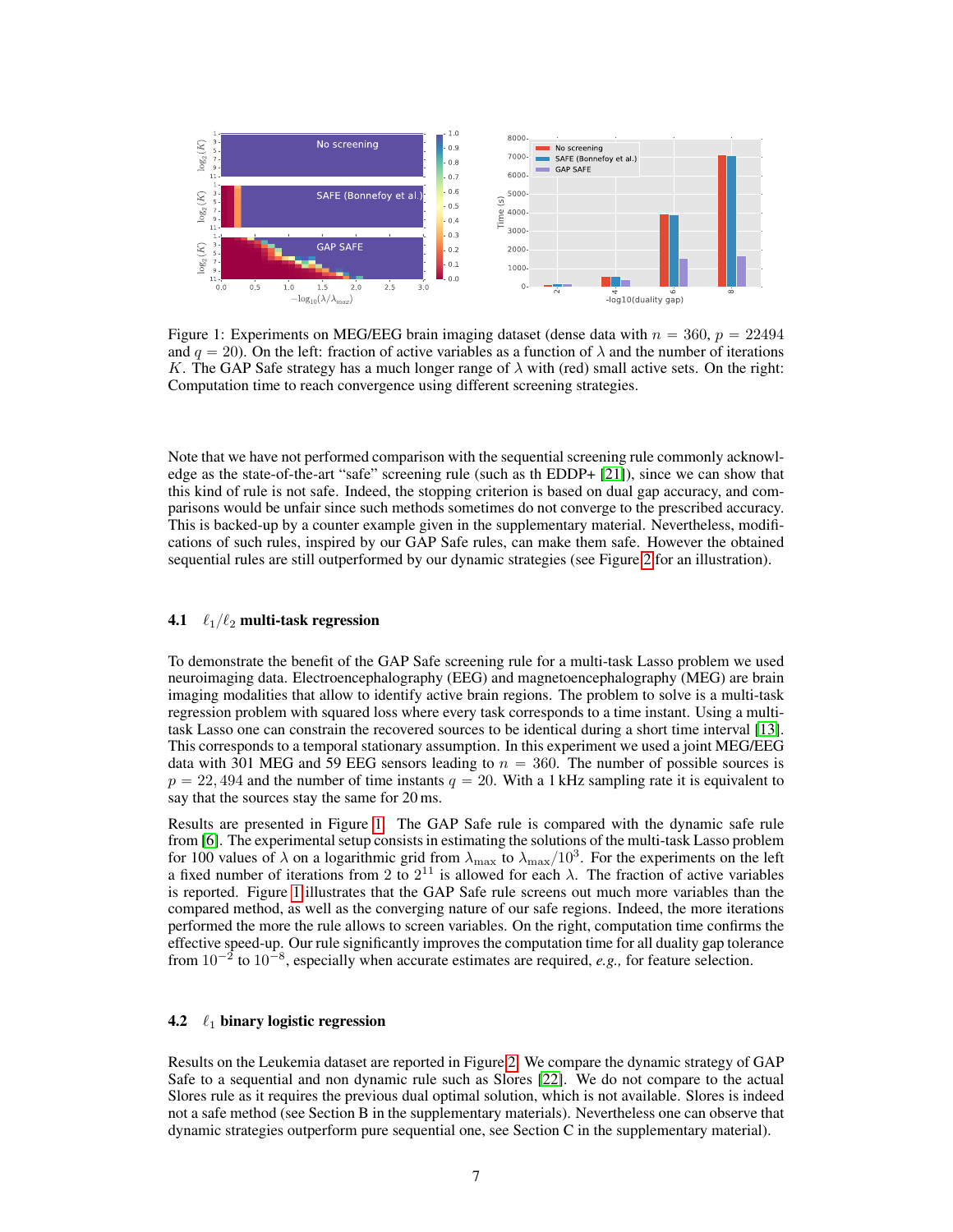

Figure 2:  $\ell_1$  regularized binary logistic regression on the Leukemia dataset ( $n = 72$ ;  $m = 7,129$ ;  $q = 1$ ). Simple sequential and full dynamic screening GAP Safe rules are compared. On the left: fraction of the variables that are active. Each line corresponds to a fixed number of iterations for which the algorithm is run. On the right: computation times needed to solve the logistic regression path to desired accuracy with 100 values of  $\lambda$ .

## 4.3  $\ell_1/\ell_2$  multinomial logistic regression

We also applied GAP Safe to an  $\ell_1/\ell_2$  multinomial logistic regression problem on a sparse dataset. Data are bag of words features extracted from the News20 dataset (TF-IDF removing English stop words and words occurring only once or more than 95% of the time). One can observe on Figure 3 the dynamic screening and its benefit as more iterations are performed. GAP Safe leads to a significant speedup: to get a duality gap smaller than  $10^{-2}$  on the 100 values of  $\lambda$ , we needed 1,353 s without screening and only 485 s when GAP Safe was activated.



Figure 3: Fraction of the variables that are active for  $\ell_1/\ell_2$  regularized multinomial logistic regression on 3 classes of the News20 dataset (sparse data with  $n = 2,757$ ;  $m = 13,010$ ;  $q = 3$ ). Computation was run on the best 10% of the features using  $\chi^2$  univariate feature selection [16]. Each line corresponds to a fixed number of iterations for which the algorithm is run.

# 5 Conclusion

This contribution detailed new safe rules for accelerating algorithms solving generalized linear models regularized with  $\ell_1$  and  $\ell_1/\ell_2$  norms. The rules proposed are safe, easy to implement, dynamic and converging, allowing to discard significantly more variables than alternative safe rules. The positive impact in terms of computation time was observed on all tested datasets and demonstrated here on a high dimensional regression task using brain imaging data as well as binary and multiclass classification problems on dense and sparse data. Extensions to other generalized linear model, *e.g.,* Poisson regression, are expected to reach the same conclusion. Future work could investigate optimal screening frequency, determining when the screening has correctly detected the support.

## Acknowledgment

We acknowledge the support from Chair Machine Learning for Big Data at Télécom ParisTech and from the Orange/Télécom ParisTech think tank phi-TAB. This work benefited from the support of the "FMJH Program Gaspard Monge in optimization and operation research", and from the support to this program from EDF.